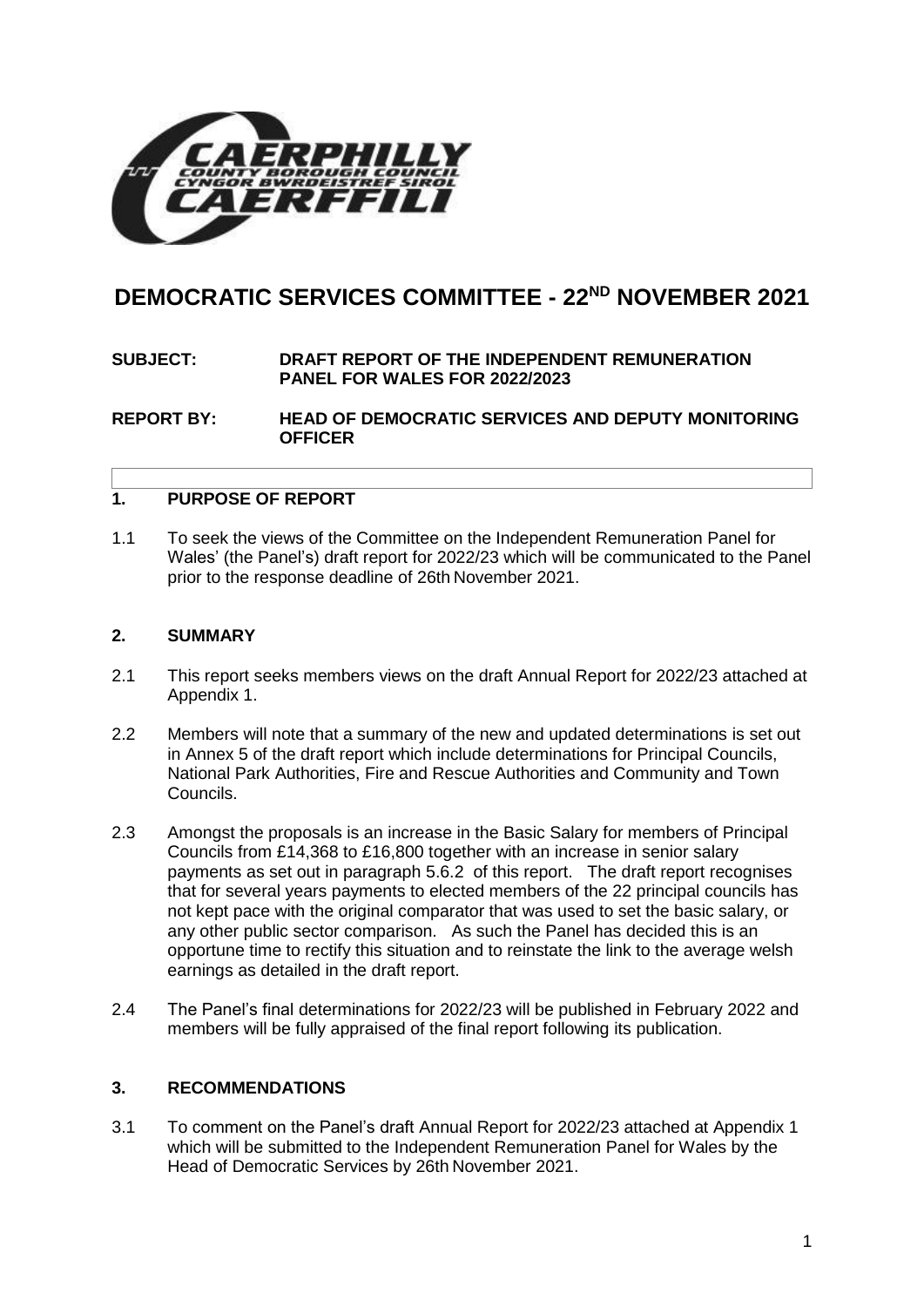## **4. REASONS FOR THE RECOMMENDATIONS**

4.1 To ensure that members are aware of the content of the draft Annual Report 2022 to 2023 and are provided with an opportunity to comment on the proposals which will be considered by the Independent Remuneration Panel for Wales prior to the publication of their final report in February 2022.

## **5. THE REPORT**

- 5.1 The Panel's draft Annual Report for 2022/23 and the Chairs' covering letter is attached at Appendix 1 to this report. This is the fourteenth Annual Report of the Panel.
- 5.2 The report recognises that local democracy and public services has a vital role to play in strengthening the resilience of local communities and economies as Wales emerges from the Covid pandemic and the Panel hold the firm belief that this is a reset moment for Welsh democracy.
- 5.3 The Panel has from the outset expressed the view that local democracy and the governance of public services are not cost free and need to be valued to enable everyone to participate with remuneration set at a level to encourage a diversity of willing and able people to undertake the local governance role. However, the Local Government (Wales) Measure 2011 requires the Panel to have regard to the financial implications of its decisions. The Panel has discussed the issue of affordability with representatives of the WLGA and the general consensus is that in the context of a Council's income and expenditure their determinations do not have a significant impact and accordingly the Panel consider that the proposals in the draft report meet the legislative requirement.
- 5.4 As set out in the draft report, payments for councillors in the 22 principal councils in Wales have not kept pace with comparators such as ASHE (Annual Survey of Hours and Earnings). Financial constraints on the public sector and local authorities over many years meant the link with average Welsh earnings could not be maintained. The Panel considers that this has undervalued the worth of elected members and that the time is right to restore this link as the most appropriate comparator. Members of principal councils will receive proportionately the same as the overall average amount that a Welsh constituent received in 2020, the Panel's view that this puts a fair value on the contribution made by local politicians and hopes overtime will encourage greater diversity in democracy. As the local elections will take place on 5<sup>th</sup> May 2022 the Panel believe that the 9<sup>th</sup> May 2022 is the best date to enact this "significant reset and invest in local democracy in Wales. Therefore the proposed increases in remuneration levels set out below will come into effect on this date.

## **2022-2023 Determinations**

5.5 Annex 1 of the draft report sets out the full list of determinations and Annex 5 identifies all the updated or new determinations made in respect of Principal Councils, Fire and Rescue Authorities, National Park Authorities and Town and community Councils. Members comments are sought on the draft report in general however the following determinations are specifically brought to members attention.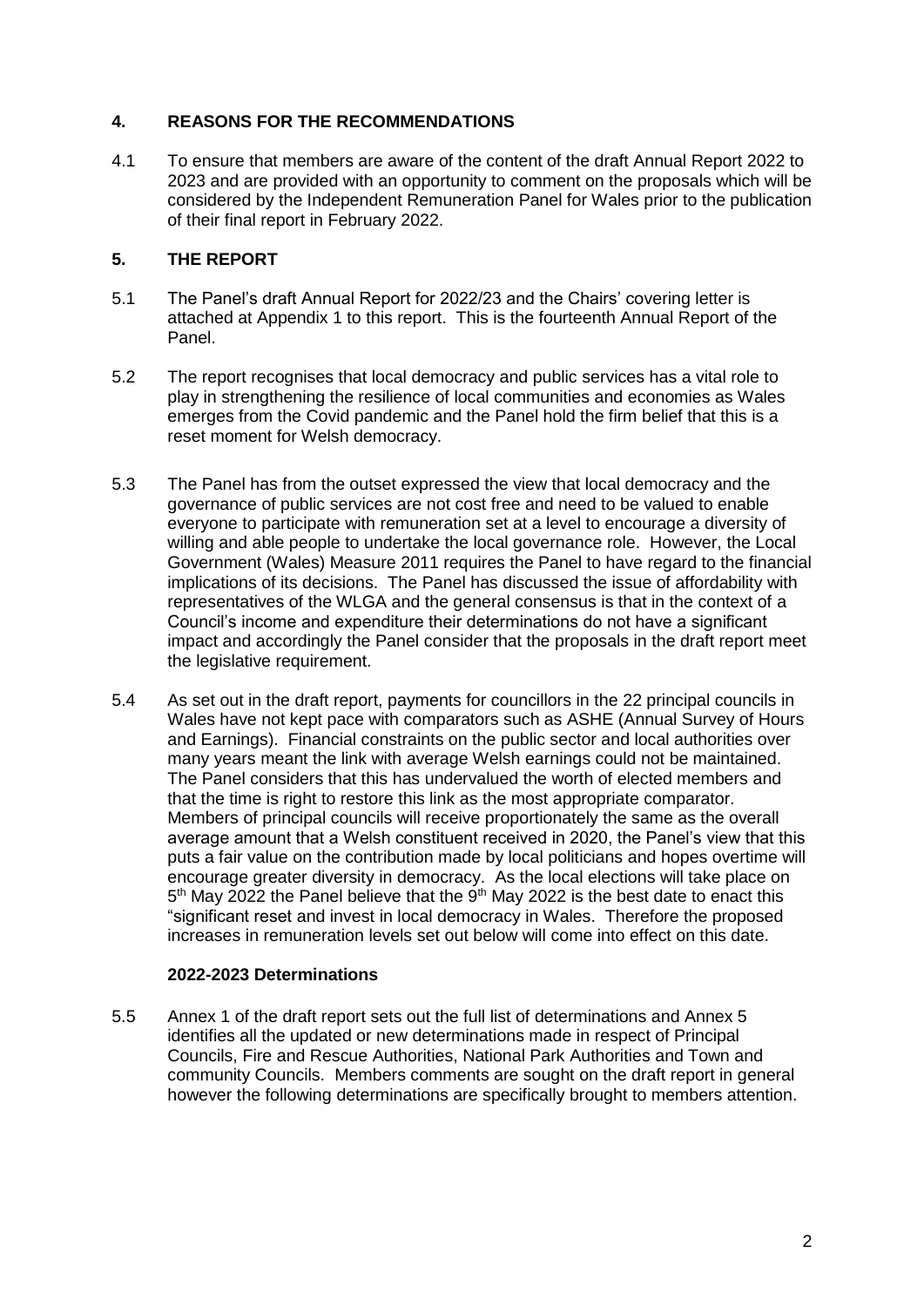5.6 The following determinations relevant to Principal Councils have been updated

**Part 3 Payments to Elected Members of Principal Councils: Basic, Senior and Civic Salaries**

#### 5.6.1 **Determination 1 Basic Salary: Basic Salary in 2022/23 for elected members of principal councils shall be £16,800**

In 2009 the Panel decided the average work commitment of an elected councillor of a principal council was three working days. The maximum basic salary was set at £13,868. This reflected three fifths of the then median gross earnings of full-time male employees' resident in Wales as reported in the Annual Survey of Hourly Earnings (ASHE) published by the Office of National Statistics. The Panel considered it was appropriate to use this figure, as it was comparable with constituents' pay, adjusted for the part-time nature of the work of a member with no senior responsibilities. At the introduction of austerity measures, the basic salary was reduced to £13,175 and the link to ASHE was broken. Since then, there has been no connection between councillor and constituent pay. In 2019, the Panel took steps to stop the gap widening and reviewed options to move towards reinstating the link with ASHE or another suitable benchmark.

When making determinations for this Annual Report, the Panel considered the progression of the variety of benchmark figures outlined above for the period from 2013 to 2021 and the increases.

The Panel believes that local elections in May 2022 provide an opportune time to rectify the imbalance between the basic salary of councillors and the average salaries of their constituents. As such, the basic salary of councillors of principal councils elected in the May 2022 local elections will be reset to align with the 2020 ASHE. This will be £16,800.

## 5.6.2 **Determination 2 Senior Salaries**

These relate to payments to members of the executive, chairs of committees and the leader of the opposition. The limit on the number of senior salaries payable ("the cap") will remain in place and unchanged details of which are set out in Table 3 of the draft report. For Caerphilly this figure is 18 and will not be impacted by the reduction in the number of Councillors representing the Borough at the elections next May.

The Panel has also revisited the senior salary payments and sets out its reasoning as follows

#### **Leader**

It is widely recognised that the role of leader of a principal council is highly complex and carries a large and increasing level of responsibility. Leaders' pay is at the lower end of sector market comparators.

The Panel heard arguments that a leader's pay should be at or above a backbench MS or a Health Board Chair. The Panel has considered these arguments but has concluded that although the roles have some similarities, there are significant and crucial differences which are not helpful in making comparisons.

The Panel was very concerned that the current payment levels were often financially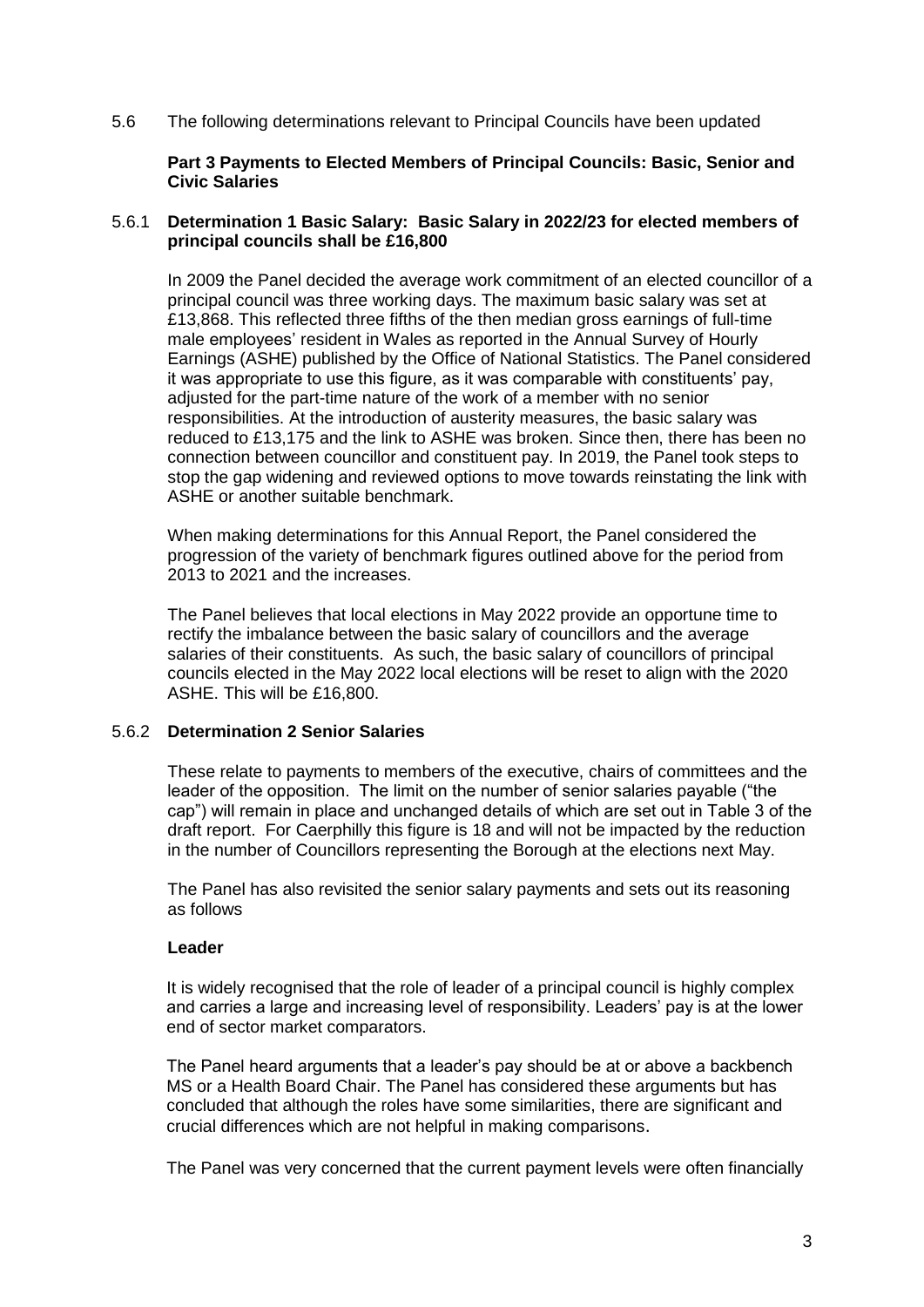unattractive and seen as a barrier to participation. For many willing and well-qualified people, a senior salary might necessitate a significant reduction in earnings. This is not in the spirit of diversity, inclusion, or democracy, or efficient for the effective running of principal councils. To start to address this, the Panel has re-set all senior salary payments for 2022-2023. The salary of a leader of the largest (Group A) council will be £63,000. All other payments have been decided in reference to this and are set out in Table 4 of the draft IRP report.

#### **Executive**

The Panel continues to take the view that executive members should be considered to be working the equivalent of full time (around 40 hours per week) but flexibly, and not necessarily nine to five. Continued discussions with members and officers in recent years have reinforced this conclusion.

#### **Chairs of Committees**

The Panel recognises that there is a significant variance in the responsibilities and functions of chairing different committees. Councils do not have to pay chairs of committees. Each council can decide which, if any, chairs of committees they pay. This allows councils to take account of differing levels of responsibility.

The Panel has considered the role element of the chair's salary. The move to a single level of chair payment in 2019 reduced the differentials with other senior payments. To reset this, the Panel has decided not to change the role element at the 2021 figure of £8,793 for 2022-2023. The basic salary increase will apply.

In conclusion, the Panel has determined that the Senior Salary levels in 2022/23 for members of principal councils is outlined below. Members will note the salary scale applicable to Caerphilly is Group B.

|               | Group A | Group B | Group C |
|---------------|---------|---------|---------|
| Leader        | £63,000 | £56,700 | £53,550 |
| Deputy Leader | £44,100 | £39,960 | £37,485 |
| Executive     | £37,800 | £34,020 | £32,130 |

| Committee              | £25,593 |
|------------------------|---------|
| Chair (if paid)        |         |
| Leader of              | £25,593 |
| largest                |         |
| opposition             |         |
| group                  |         |
| Leader of              | £20,540 |
| <b>Other Political</b> |         |
| Groups                 |         |

## 5.6.3 **Determination 3 Civic Salaries**

Where paid, civic heads must be remunerated at Band 3 level i.e. £25,593 and deputy civic heads at Band 5 i.e. £20,540. The current salaries are £22,918 and £17,918 respectively. Members are reminded that these posts are not included within the cap on senior salaries.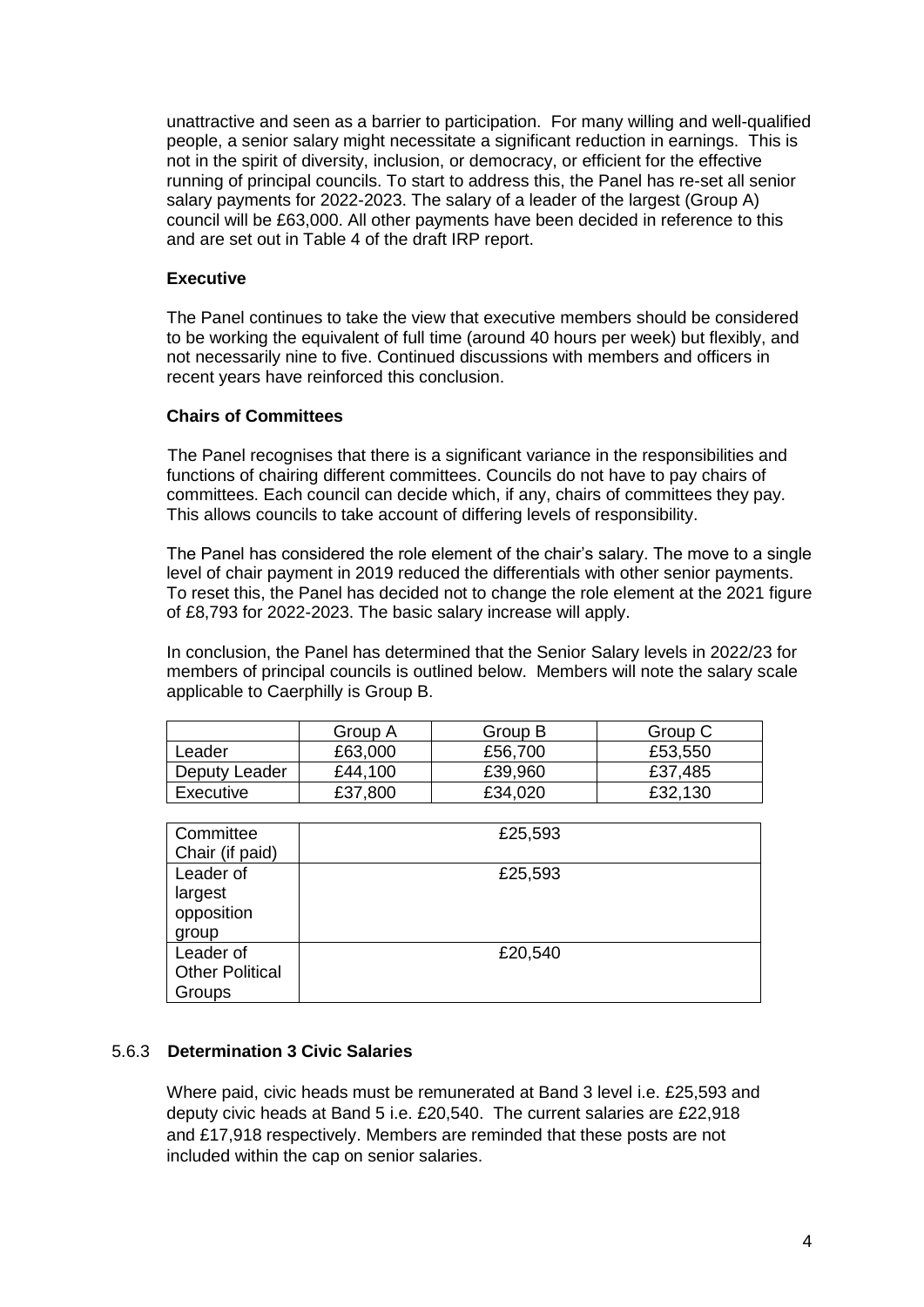## 5.6.4 **Determinations 4 and 5 Presiding Members**

The report reminds Councils that, if a presiding member is appointed, they do not have to be remunerated. If they are remunerated the post will count towards the cap and be paid at a Band 3 senior salary of £25,593. The post of deputy presiding officer would not be remunerated.

# 5.6.5 **Determination 13 Assistants to the Executive**

The Local Government and Elections Act 2021 provides for principal councils to be able to appoint elected members to assist the executive in discharging its functions.

Such appointments are made by the leader of the council and can include:

- the number of assistants that may be appointed
- the term of office of the assistants
- the responsibility of the assistants

There are exclusions to the appointments as set out in the legislation and assistants are not members of the cabinet.

The Panel has given initial consideration to matters of remuneration for members appointed as assistants to the executive but has concluded that until there is more information in respect of the responsibilities attached to the posts it is not possible to decide on additional payments, if any. It is therefore proposed that this will be further considered when a council decides to make appointments and details of the specific responsibility is available.

To give effect to this without the requirement for a further formal report the following determination will apply.

**Determination 13:** The Panel will decide on a case-by-case basis the appropriate senior salary, if any, for assistants to the executive.

Note: If a senior salary payment is made, each will count towards the cap, however, the cap will be increased by the number of assistants receiving payments subject the statutory maximum of 50 per cent of the council's membership.

For completeness members will note the draft report refers to the job sharing provisions also set out in the Local Government and Elections Wales Act 2021 which makes specific provision for job sharing for executive leaders and executive members :

- a) requiring local authorities to include in their executive arrangements provision for enabling two or more councillors to share an office on an executive, including the office of executive leader
- b) changing the maximum number of members of an executive when members of the executive share an office and
- c) about voting and quorum where members of an executive share office.

For members of an executive: Each job sharer will be paid an appropriate proportion of the salary group as set out in Table 3 of the draft report (which for Caerphilly is set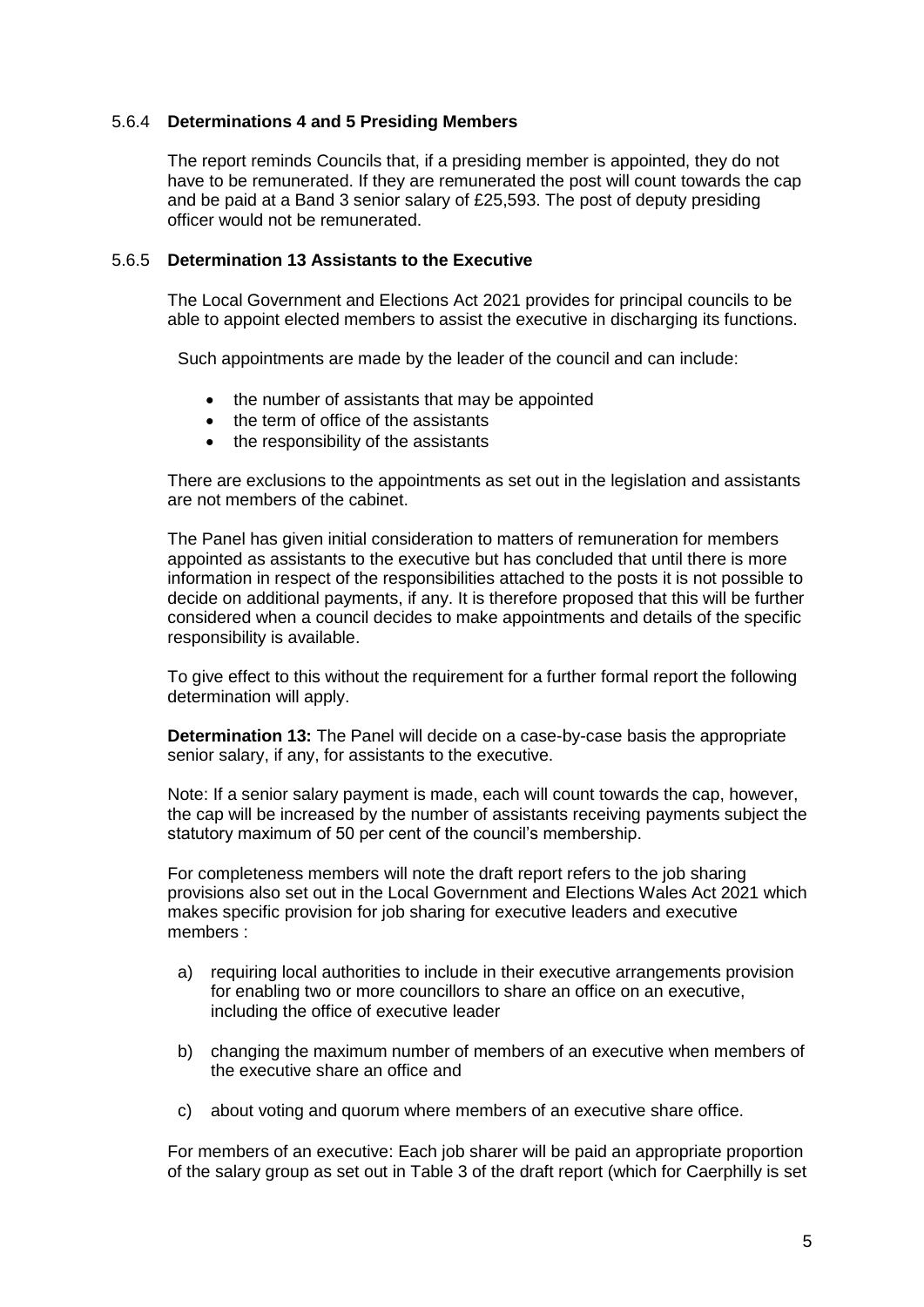at 18). The statutory maximum, as set out in the Act, for cabinets cannot be exceeded so each job sharer will count toward the maximum.

Under the Measure, it is the number of persons in receipt of a senior salary, not the number of senior salary posts that count towards the cap. Therefore, for all job share arrangements the senior salary cap will be increased subject to the statutory maximum of 50% of the council's membership. Where the arrangements would mean that the statutory maximum would be exceeded the Panel would need to seek the approval of Welsh Ministers.

## 5.7 **Timing of the payments of remuneration above.**

Members will be aware that typically the changes to remuneration take effect on 1<sup>st</sup> April in each year. However as the Panel's 2022/23 report coincides with the new municipal term following the elections in May 2022, there will be two different effective dates in respect of the determinations in the final report which is summarised as follows

**For the period 1st April 2022 to 8th May 2022** all of the determinations contained in the annual report for 2020/21 will continue to apply to principal councils and town and community councils.

From the 9<sup>th</sup> May 2022 the determinations contained in sections 3 and 13 of the draft report attached will apply to principal and town and community councils.

For completeness members will note that for national park authorities and Welsh fire and rescue authorities the determinations in Sections 7 and 8 of the draft Report will apply from the new financial year, 1 April 2022.

5.8 On a general note, members are advised that levels of payments to which members are entitled cannot be varied by a vote of Council. Only an *individual member* may communicate in writing to the proper officer (the Chief Executive) if as an individual they wish to decline all or part of the payment to which they are entitled. In relation to the final report Members will be fully appraised following its publication in February 2022. Following the elections in May next year a full report will be presented to the Annual Meeting of Council setting out the relevant salary payments and the posts to which they apply together with any ancillary matters arising from the final report.

## 5.9 **Conclusion**

Members will note the provisions of the draft Annual report as outlined above.

## 6. **ASSUMPTIONS**

6.1 No assumptions are necessary as this report reflects the content of the draft report from the Independent Remuneration Panel for Wales.

# 7. **SUMMARY OF INTEGRATED IMPACT ASSESSMENT**

7.1 No Integrated Impact Assessment has been undertaken as the Independent Remuneration Panel for Wales has the power under the Local Government (Wales) Measure 2011 to set Members Allowances.